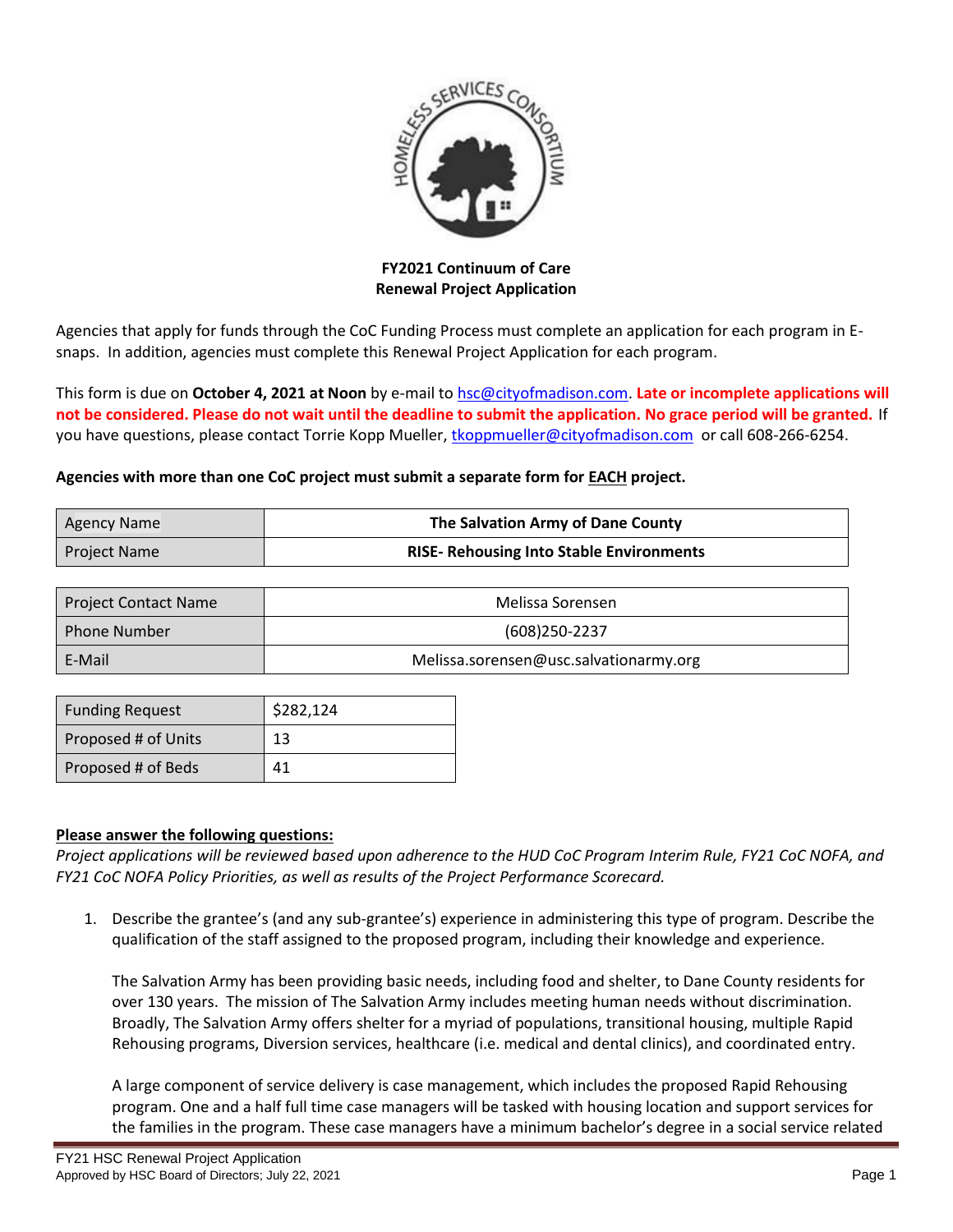field. Case management activities are directly supervised by agency supervisors who have a master's degree in social work. Case management is offered, at minimum, once a week.

The Salvation Army's Executive Director of Social Services and Contract Administrator will manage grant-related activities for this project. Contract Administrator and Divisional Headquarters compiles budget information and manages disbursements. Additionally, staff enters clients into HMIS to enter and monitor statistics for program effectiveness. We have successfully managed the original RISE grant for seven years and were granted the expansion with a sub recipient (The Road Home). We've administered a CoC-funded grant for at least 15 years.

The Road Home has experience with sub recipients from previous and current CoC-funded programs with YWCA Madison and The Salvation Army for 17 years in CoC-funded projects. The Road Home would provide case management services along with The Salvation Army. The Salvation Army would manage all rental assistance funds. Both agencies would determine homeless verification and eligibility.

The Road Home has provided homeless services in Dane County for 21 years, including shelter and housing programs. Both The Road Home and The Salvation Army have experience administering CoC grants with no unresolved findings in past 12+ years.

2. Please describe how your project takes proactive steps to minimize or overcome barriers to housing retention.

Case managers will not serve more than 15 families at a time, which is consistent with national best-practices. This will allow for targeted, housing-focused support services. All case managers will use our community's Mainstream Resources checklist to ensure families are connected with mainstream benefits to increase income and housing stability. RISE staff will have regular communication with landlords to problem-solve before evictions occur and increase housing retention. If a family is evicted from an apartment, we will keep them in the program and work diligently to rehouse them in another unit. Within the program there are flexible funds that can exceed the monthly rental subsidy. So far in this grant cycle we have made 149 rental payments and 30 have been additional rental assistance. Having this flexible funding helps families maintain their housing. In the previous renewal RISE grant year, 16 households exited to permanent destinations and 2 did not leaving a 91.07 percent success rate upon program exit.

- 3. In your last operating year:
	- a. How many households exited the program?
		- i. 18 households exited the program.
	- b. Why did the households exit? (i.e. one was terminated from the program & one moved into subsidized housing & one was evicted):
		- i. 13 households exited the program and remained in their current housing
		- ii. 2 households exited with HCV's one to a new apartment and one used the HCV to stay in their current apartment.
		- iii. 1 household exited the program and moved to another state.
		- iv. 2 households were evicted due to substance use and lease violations
	- c. If the participant(s) was evicted, please list the reason?
		- i. 2 households were evicted due to substance use and lease violations. Both households chose to exit the RISE program voluntarily and get back on the coordinated entry list. One household entered a treatment program, and the other household went to DAIS.
	- d. Did the program attempt an agency transfer for any of the leavers? If so, what was the outcome?
		- i. One transfer request was attempted but household was documented as chronically homeless prior to RRH entry.
	- e. How many new households entered the program?
		- i. 17 new households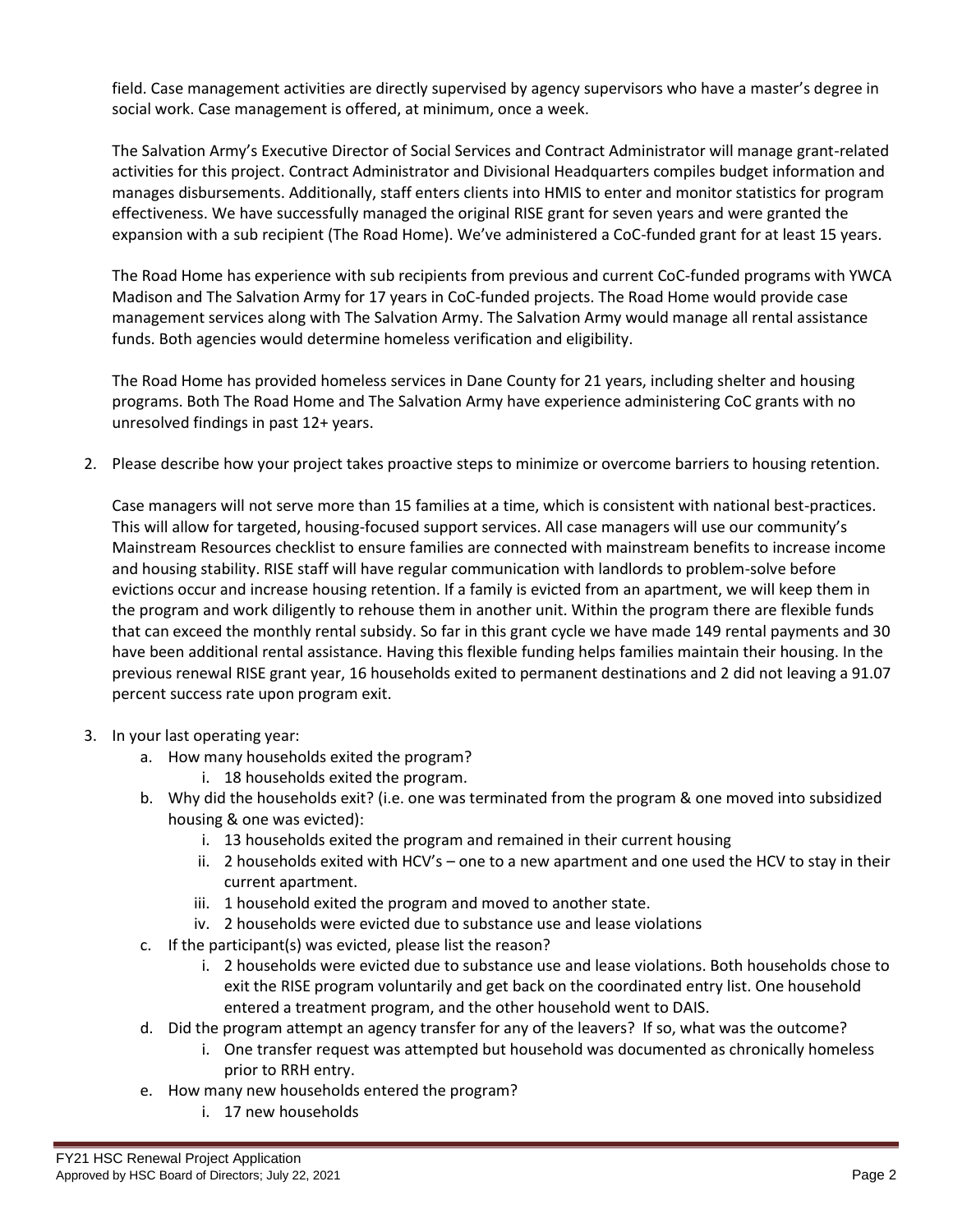- f. How many transfers were accepted into the program?
	- i. No transfers were accepted or denied.
- 4. Was the program found to be in non-compliance with the Written Standards by the CoC from September 1, 2019-Present? If yes, describe the nature of the issue and how the issue has been addressed.

No, the program was not found to be in non-compliance.

5. Describe your agency's efforts to improve service quality and outcomes for the program. Please include how you solicit and incorporate feedback from program participants.

Homelessness should be rare, brief, and non-recurring and with the correct services in place, we can continue to decrease length of homelessness and increase destinations to permanent housing. RISE Rapid Re-Housing focuses on three housing related goals.

- 1. Reduce the amount of time families spend literally homeless. Our internal goal is to assist families in locating and securing permanent housing within 30 days from program entry. Staff continually work to build relationships and negotiate with community landlords and our partner landlord in order to secure additional housing units for families.
- 2. Stably exit families to permanent housing. Exits occur after support through housing placement, financial assistance, intensive in-home case management services and discharge processes are completed. Our internal goal is that 85% of families will exit into permanent housing after program support ends.
- 3. Reduce the number of households returning to homelessness after program exit. Case management, rental assistance and securing appropriate housing options for each family contribute to the success of this goal.

Each of the above Rapid Rehousing goals are monitored by weekly staff supervision, case consultations, surveys and monthly stats monitoring and reporting. Client satisfaction surveys are sent out to RISE participants twice a year and client input is incorporated into the program. Stats and data outcomes are monitored monthly, and changes are made to case management and services as needed.

6. What percentage of staff members working for this program identify as Black, Indigenous or a Person of Color? (Info only, to be scored in FY22)

25% (1:4)

7. How does this program work against systematic racism and other structures of oppression? (Info only, to be scored in FY22)

The Salvation Army recognizes that systemic racism attempts to disqualify the most vulnerable members of our community, especially families of color by requiring "minimum standards" to be eligible for housing. The RISE program operates from a Housing First model that dictates everyone has a basic human right to safe housing regardless of demographic, SES, criminal background, or current health state. Other barriers that more often influence homelessness for people of color include lack of economic capital within social networks, unavailability of safe and affordable housing options, high rates of traumatic stress, mental health and substance use and multi-generational involvement in child welfare and foster care systems often prior to or during homelessness.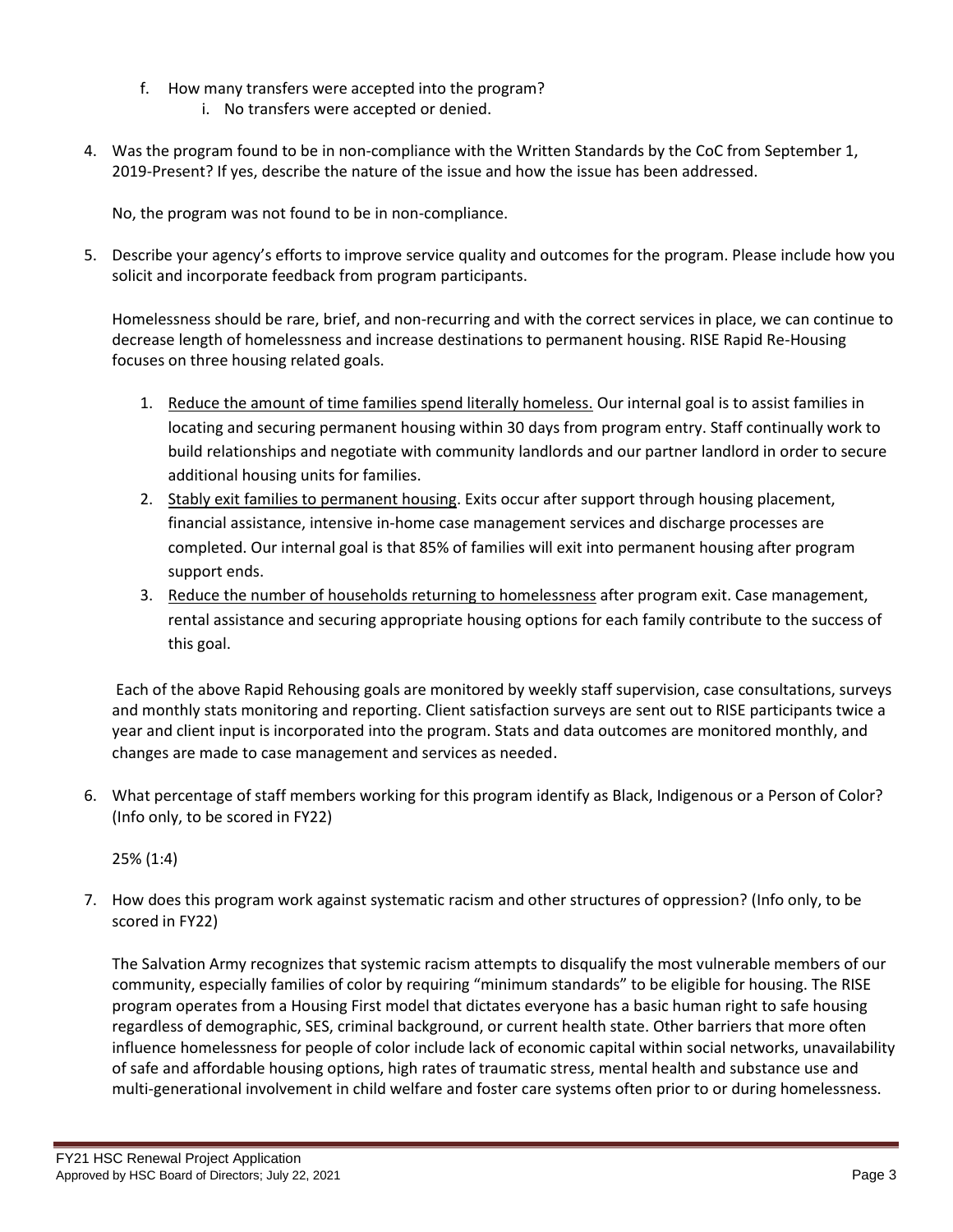TSA works to eliminate many barriers by being barrier free at entry, having no income requirement, employment, treatment, etc is not required to enter the program. Staff also utilize harm reduction strategies to work with households to maximize safety and maintain their housing.

To affectively work with the diverse population in Dane County, case managers are trained to identify how systemic racism and oppression impact client's lives and reflect on how they may be perpetuating that cycle. Case Managers are trained in cultural humility to develop trusting relationships with households enrolled in programs and identify needs as expressed by clients to connect to culturally appropriate resources. TSA believes that strategies to address homelessness and work against systematic racism and other structures of oppression must include programmatic and systems level changes and must begin seriously to address homelessness prevention. It is not enough to move people of color out of homelessness if the systems and programs are simply setting people up for a revolving door of substandard housing and housing instability.

8. How is this program and its practices culturally responsive to the population(s) who participate? (Info only, to be scored in FY22)

The Salvation Army strives to continue to make sure all of our programs are culturally relevant and promote racial equality. Staff will continue to attend trainings of self-awareness. Promoting equity and diversity in any program begins with self-awareness. Staff must recognize how the intersections of race, ethnicity, gender, sexual orientation, religion, socio-economic status, and being able-bodied impact us individually. To understand how our identification within a particular group gives us privilege in certain spaces and we must be open to actively listen to marginalized groups who experience life differently because of their social groupings. We must acknowledge our personal biases and seek to understand people with different experiences.

Another way to make sure our programs are culturally relevant are to purposefully plan paperwork and program guidelines. We will continue to examine our program standards and all paperwork through a racial equity lens.

Another strategy is to have community involvement. The families who utilize the program have a wealth of knowledge to share about themselves and their experiences. We will seek feedback and invite the families to share their experiences to continue to improve all services.

## **Alignment with Housing First Principles**

1) Please attach your agency and/or project written policies or procedures that **clearly demonstrate participants are NOT SCREENED OUT based on the following criteria**, and indicate the document and page number where the panel can find each provision**.** 

**Please Note: if a policy or procedure applies to all CoC-funded projects or agency-wide, you may submit one copy per agency. If you have different policies or procedures for different projects or project types, submit one copy of each relevant policy and specify to which project or projects each one applies.**

|                                                                     | <b>Name of Document/File</b>        | Page<br><b>Number</b> | Name of Project(s)<br>(or "All Projects") |
|---------------------------------------------------------------------|-------------------------------------|-----------------------|-------------------------------------------|
| Having too little or no income                                      | <b>RISE Policies and Procedures</b> |                       | All                                       |
| Active, or history of, substance<br>use or a substance use disorder | RISE Policies and Procedures        |                       | All                                       |
| Having a criminal record *                                          | <b>RISE Policies and Procedures</b> |                       | All                                       |